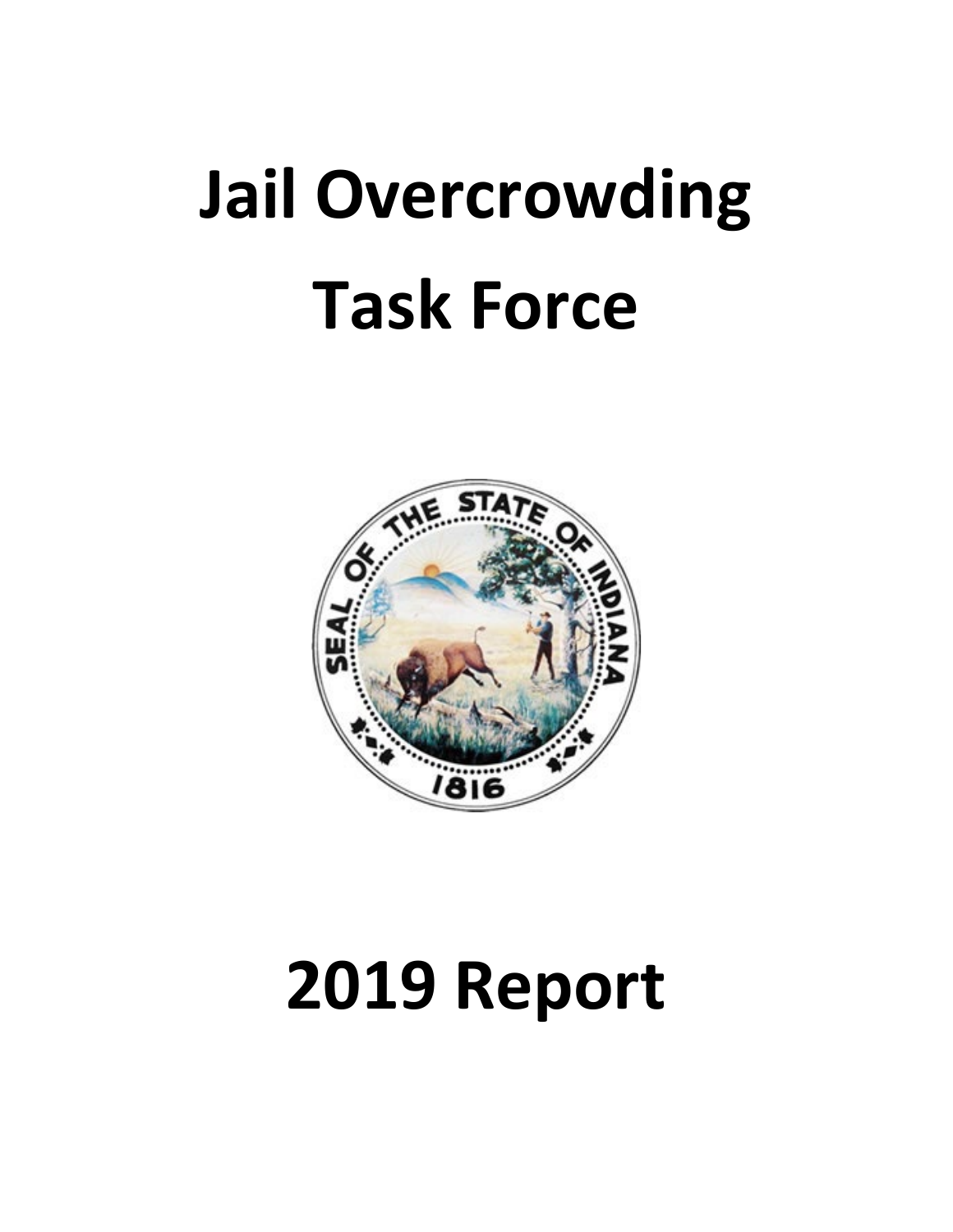#### Contents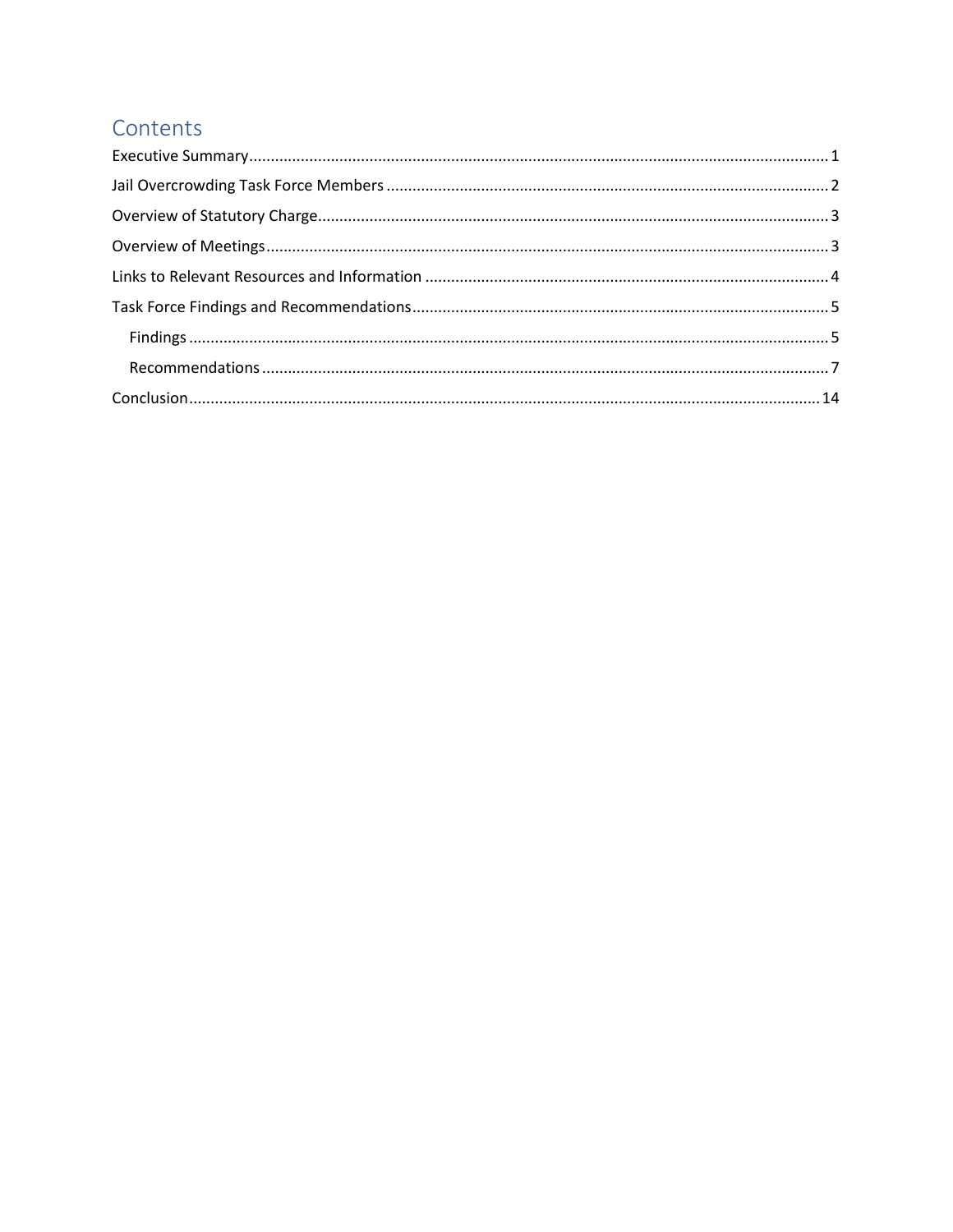#### *Executive Summary*

<span id="page-2-0"></span>The Jail Overcrowding Task Force was charged with studying why some Indiana jails are overcrowded and what can be done to ease or eliminate jail overcrowding. Also, the Task Force was asked to provide Indiana's Sheriffs and their communities with recommended solutions to address the jail overcrowding factors and increase the use of evidence-based programs to reduce recidivism for the jail population. To accomplish this mission, the Task Force held three regional meetings where it received informative presentations from a myriad of different stakeholders as well as public testimony. The regional meeting webcasts and PowerPoint presentations are archived on the [Task Force's web page.](https://www.in.gov/judiciary/iocs/3874.htm) In addition, the Task Force solicited written public comments on the Task Force's website, which was available 24 hours a day.

The information gathered throughout the last 148 days underscored the challenges that our Indiana Sheriffs face every day, some unique to their particular counties and others common to every county in Indiana. Indiana Sheriffs are charged with ensuring secure jails and holding inmates who are both awaiting trial and who are serving their sentences. In addition, they face ongoing challenges with and an increasing number of inmates with severe mental health issues and substance use disorders. In addition, many sheriffs have, with community support, implemented numerous programs for inmates, both those in jail pretrial and post sentence, to increase the likelihood that the inmate does not return to the criminal justice system. Many of these programs are successful but are often unique to a particular county.

The Task Force concludes that real solutions to jail overcrowding and successful jail programming will most often be specific to each county and that there is no "quick fix".

Nonetheless, reducing jail overcrowding while promoting, supporting and enhancing programs within Indiana's jails in a manner that does not diminish public safety must involve strong partnerships with Indiana Sheriffs and their counties through a combination of state and local funding, identification of best practices and promising programs, use of real time data and interfaces among criminal justice stakeholders and other risk reducing initiatives.

Achieving success will require intentional collaboration and coordination at both the state and local level along with subsequent study, data analysis, and process review. These recommendations provide a framework to implement sound strategies targeted to address the jail population concerns and expand access to evidence-based programs and services to reduce recidivism.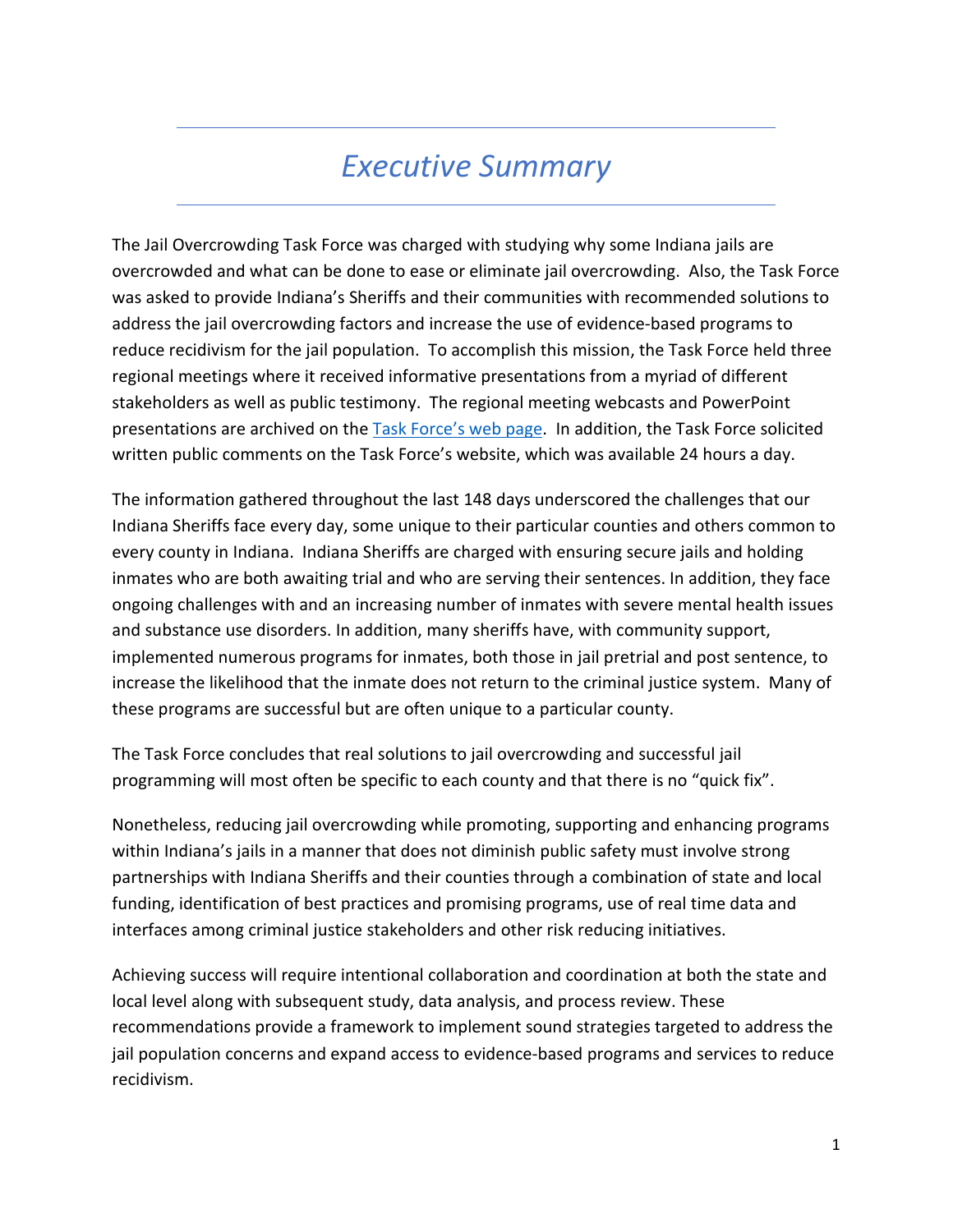Every Task Force member has been grateful to serve, and each looks forward to collaborating on the next steps. Hoosiers are indeed different. Together we can do better and together we can do more.

The Task Force acknowledges the contributions of those listed below for their assistance with regional meetings and providing staff support throughout this process:

- Location hosts: Association of Indiana Counties French Lick; Professor Nicole Doctor and Ivy Tech Community College – Valparaiso; President John S. Pistole, Lisa Ragsdale and Anderson University – Anderson; and
- Staff support and meeting logistics: Office of Judicial Administration staff Mary Kay Hudson, Michelle Goodman, Jenny Kidwell, Jenny Bauer, and Lindsey Borschel; Indiana Supreme Court Sheriffs and Indiana State Police.

#### <span id="page-3-0"></span>*Jail Overcrowding Task Force Members*

**Hon. Steven H. David**, *Chair* [Indiana Supreme Court](https://www.in.gov/judiciary/) (Chief Justice's Designee)

**Rep. Greg Steuerwald** [Indiana House District 40](https://www.indianahouserepublicans.com/members/leadership/greg-steuerwald/)

**Rep. Ragen Hatcher** [Indiana House District 3](https://indianahousedemocrats.org/members/ragen-hatcher)

**Sen. Mike Gaskill** [Indiana Senate District 26](https://www.indianasenaterepublicans.com/gaskill)

**Sen. J.D. Ford** [Indiana Senate District 29](https://www.indianasenatedemocrats.org/senators/s29/)

**Tracy A. Brown** Tippecanoe County Commissioner Appointee of Association of [Indiana Counties](https://www.indianacounties.org/)

**Douglas Huntsinger** [Office of the Governor](https://www.in.gov/recovery/?utm_source=Gov&utm_medium=website&utm_campaign=Recovery&utm_term=&utm_content=govbanner)

**Ralph Watson** [Indiana Association of Community Corrections Act](https://www.iaccac.net/)  **[Counties](https://www.iaccac.net/)** 

**Commissioner Robert Carter** [Indiana Department of Correction](https://www.in.gov/idoc/)

**David Powell** [Indiana Prosecuting Attorneys Council](https://www.in.gov/ipac/)

**Bernice Corley** [Indiana Public Defender Council](https://www.in.gov/ipdc/)

**Sheriff Brett Clark** Hendricks County Appointee o[f Indiana Sheriffs' Association](https://indianasheriffs.org/)

**Superintendent Doug Carter** [Indiana State Police](https://www.in.gov/isp/)

**Hon. Christopher Goff [1](#page-3-1)** [Indiana Supreme Court](https://www.in.gov/judiciary/)

<span id="page-3-1"></span> $1$  Justice Goff regularly participated in the Task Force meetings.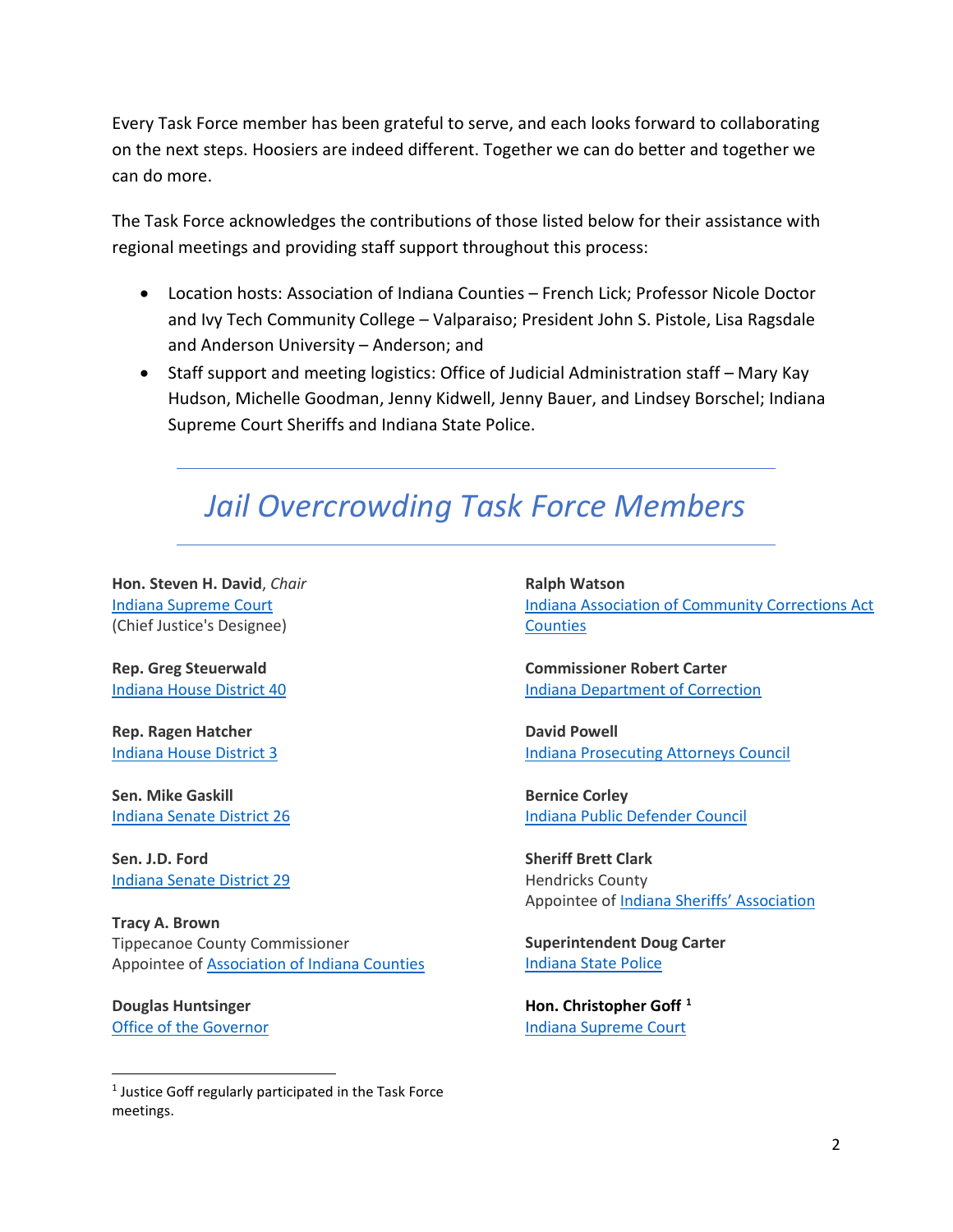## *Overview of Statutory Charge*

<span id="page-4-0"></span>[House Enrolled Act 1065; P.L. 239-2019](http://iga.in.gov/legislative/2019/bills/house/1065#document-3947515b) established the Jail Overcrowding Task Force comprised of 13 members charged with the following responsibilities:

- Conduct a statewide review of jail overcrowding to identify common reasons and possible local, regional, and statewide solutions.
- Study the issue of how to reduce recidivism for convicted felons in county jails by offering programs that address:
	- o mentalhealth and drugand alcoholtreatmentservices;
	- o educational programs; and
	- o other evidence-based programs designed toreduce recidivism.
- <span id="page-4-1"></span>• Submit a report to the governor, chief justice, and legislative council not later than December 1, 2019.

### *Overview of Meetings*

The Task Force's initial meeting was held on August 1, 2019, in Indianapolis to review the statutory charge and discuss member expectations. At the meeting on August 23, 2019, in Indianapolis the Task Force discussed the following topics: (1) availability of jail data, including two local examples of population data and trends, (2) regional meeting dates, locations, and logistical considerations, and (3) areas of focus for the regional meetings, process for public testimony, and specific presentation topics.

The first regional meeting was held on September 30, 2019, in French Lick. The presentations were provided by the Association of Indiana Counties, the Indiana Sheriffs' Association, and the Office of Judicial Administration. The Task Force also received public testimony from eight individuals.

The second regional meeting was held on October 30, 2019, in Valparaiso. The presentations were provided by the Office of Attorney General, Justice Reinvestment Advisory Council and the Evidence Based Decision Making Initiative Pretrial Workgroup, Jail Medical Service Providers, and the Porter County Criminal Justice System. There were also two individuals who provided public testimony.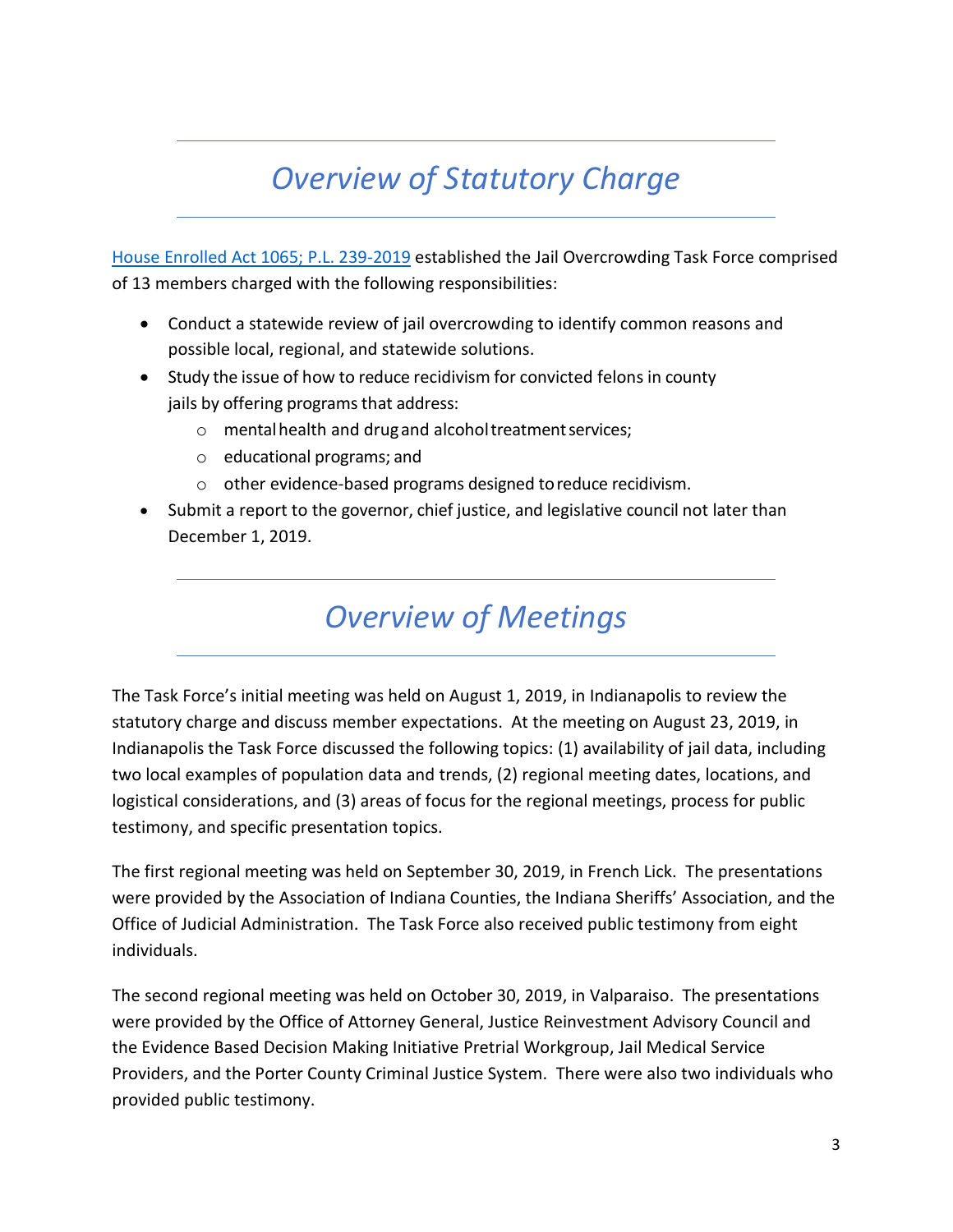The final regional meeting was held on November 6, 2019, in Anderson. The presentations were provided by the Division of Mental Health and Addiction, Indiana Sheriffs' Association, Indiana Prosecuting Attorneys Council, Indiana Public Defender Council, the Probation Officers Professional Association and the Indiana Association of Community Corrections Act Counties. Public testimony was also provided by two individuals.

<span id="page-5-0"></span>The final meeting of the Task Force was held on November 25, 2019 in Indianapolis to discuss and approve recommendations for the final report.

## *Links to Relevant Resources and Information*

In addition to the links provided elsewhere in this report, below are additional resources:

- [Justice Reinvestment Advisory Council](https://www.in.gov/justice/)
- [Division of Mental Health and Addiction](https://www.in.gov/fssa/dmha/index.htm)
	- o [Recovery Works](https://www.in.gov/fssa/dmha/2929.htm)
- Department of Correction [Community Correction Division](https://www.in.gov/idoc/2320.htm)
	- o [Grants and HEA 1006 Grants](https://www.in.gov/idoc/3571.htm)
- [Indiana Office of Judicial Administration](https://www.in.gov/judiciary/)
	- o [Pretrial Release](https://www.in.gov/judiciary/iocs/3721.htm)
	- o [Text notification reminders](https://www.in.gov/judiciary/admin/3633.htm)
	- o [Supervised Release System](https://www.in.gov/idoc/files/Supervised%20Release%20System%20-%20One%20Pager%20-%20FINAL.pdf)
- [Probation Officers Professional Association of Indiana](http://gopopai.org/)
- [National Institute of Corrections](https://nicic.gov/)
	- o [Evidence Based Decision Making Initiative](https://info.nicic.gov/ebdm/)
	- o [Evidence Based Practices Resources](https://nicic.gov/evidence-based-practices-ebp)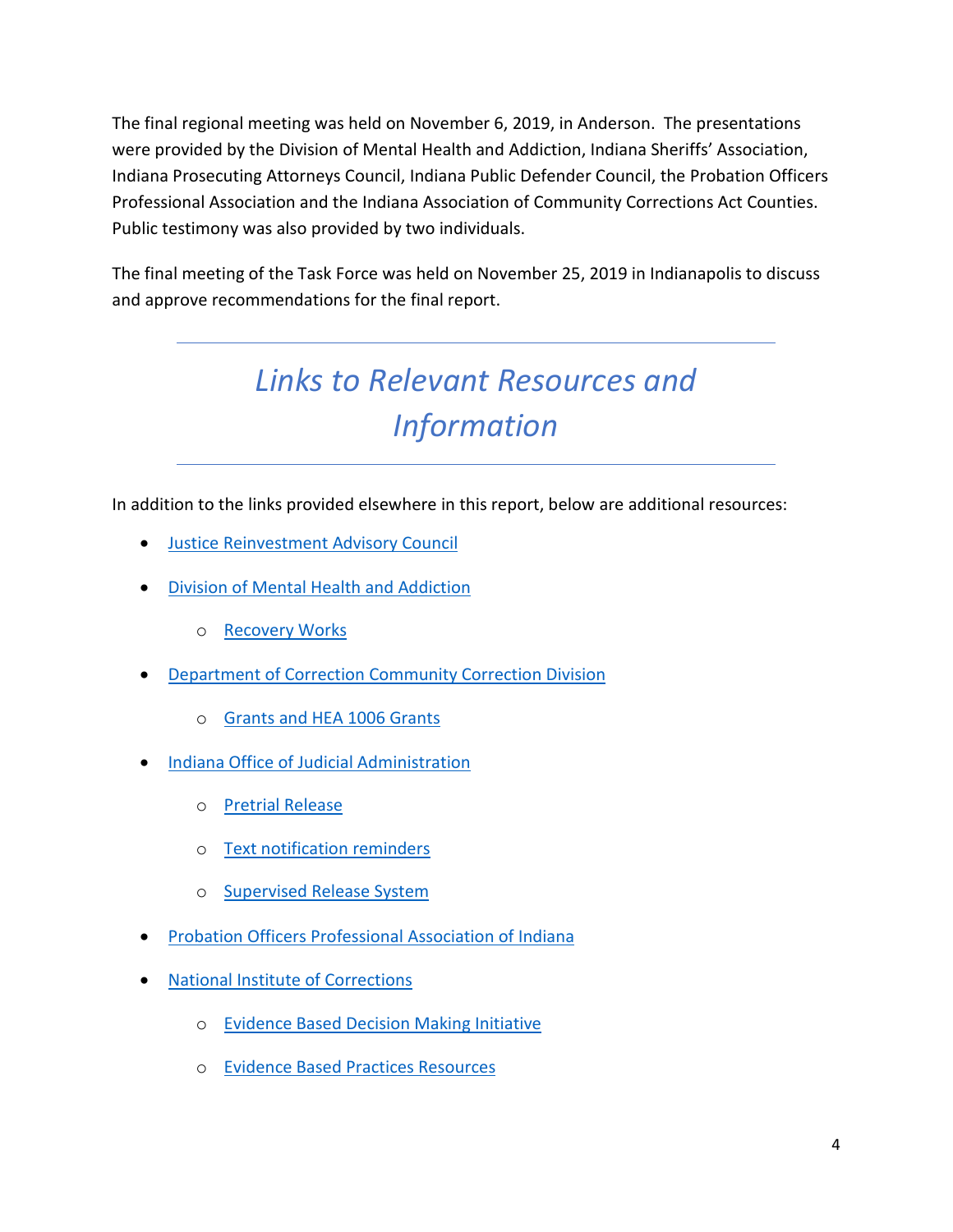## *Task Force Findings and Recommendations*

#### <span id="page-6-1"></span><span id="page-6-0"></span>Findings

The Task Force now makes the following findings based on the information presented and knowledge from their collective professional experience:

- 1. While many counties are experiencing jail overcrowding, some counties are not faced with those same conditions. Numerous factors contribute to jail overcrowding, but the number of factors and the degree to which these factors contribute to local jail populations vary by county. Although not an exhaustive list, county jail populations are impacted by:
	- a. the age and size of existing facilities,
	- b. shifts in inmate population, including shifts in the number of male and female inmates,
	- c. high percentages of inmates with mental health and addiction issues,
	- d. availability of treatment facilities and mental health beds at the state and local level,
	- e. types of holds and combination of holds keeping inmates from being released (i.e. pretrial, serving executed sentence, supervision violations, holds for other counties or jurisdictions, etc.),
	- f. bond amounts when individuals are of limited means;
	- g. increase in number of Level 6 filings,
	- h. the number of pretrial detainees,
	- i. length of time for case processing,
	- j. plea agreements and sentencing practices,
	- k. the number of community supervision violations and revocations, and
	- l. varying procedures for periodic review of inmate status.
- 2. The lack of real time jail data and the use of unconnected, multiple jail management systems impedes the ability for state and local criminal justice partners to collect accurate data and fully analyze specific characteristics of the jail populations in a timely, efficient manner to identify and address population trends.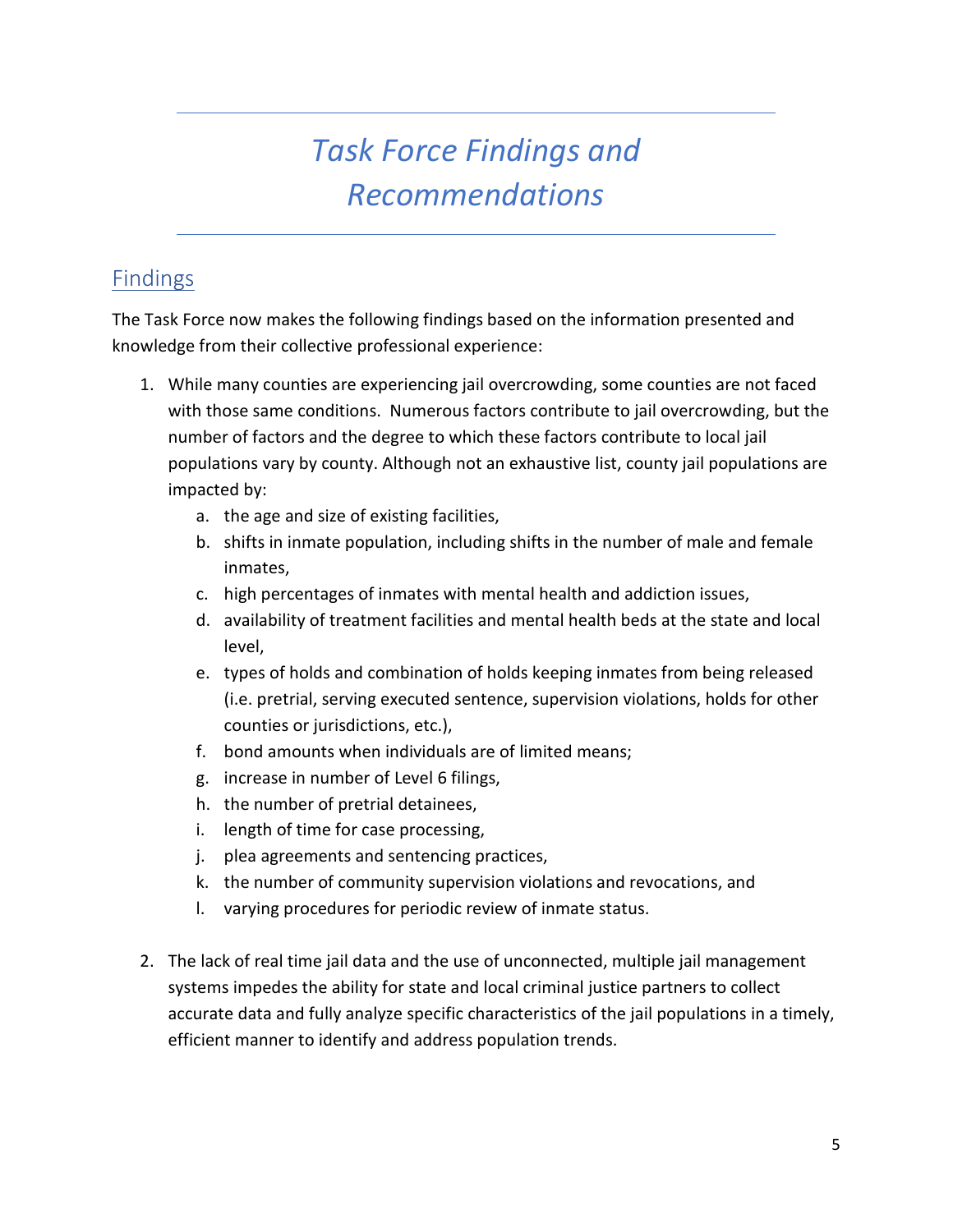- 3. The use of multiple jail management systems limits the ability to reliably aggregate data due to a lack of standard data definitions and standard reporting requirements as well as various data entry practices.
- 4. The data systems in use by the jails, prosecutors, defense attorneys, courts, and supervision agencies lack connectivity that could enhance communication and knowledge of inmates' status within the system. Gaps in this level of information sharing can result in failure to appear warrants if courts cannot verify the person is being held in another county jail or court hearings may need to be continued to allow sufficient time to plan for individuals to be transported from other counties.
- 5. Some criminal justice data is only available by compiling survey responses, which only provides a snapshot of information (e.g. jail population characteristics) while other data is collected for specific purposes or limited populations (e.g. sentencing abstracts). Data provided through these methods merely expose symptoms of issues but are not detailed enough to address the underlying causes and trends or evaluate adjustments in policy or procedure to appropriately address the causes.
- 6. Resources available within each county vary widely and these system inputs directly impact the ability to support a range of alternatives to incarceration, a full continuum of treatment and service options within the community and secure facilities, and appropriate staffing levels for criminal justice stakeholders and providers to provide effective, efficient case processing, supervision, treatment programs and supporting services for individuals in the criminal justice system.
- 7. Criminal justice involved individuals experience gaps and delays in accessing treatment services when Medicaid and Veterans Administration benefits are terminated during incarceration. Additional gaps in service delivery occur as individuals are transferred between and among facilities and community-based programs.

The wide range of considerations to address these and other factors contributing to jail overcrowding requires collaboration and evaluation by multiple stakeholders within the state and local criminal justice systems. Any solutions to address jail overcrowding must target the specific needs and challenges faced by the criminal justice stakeholders and community partners.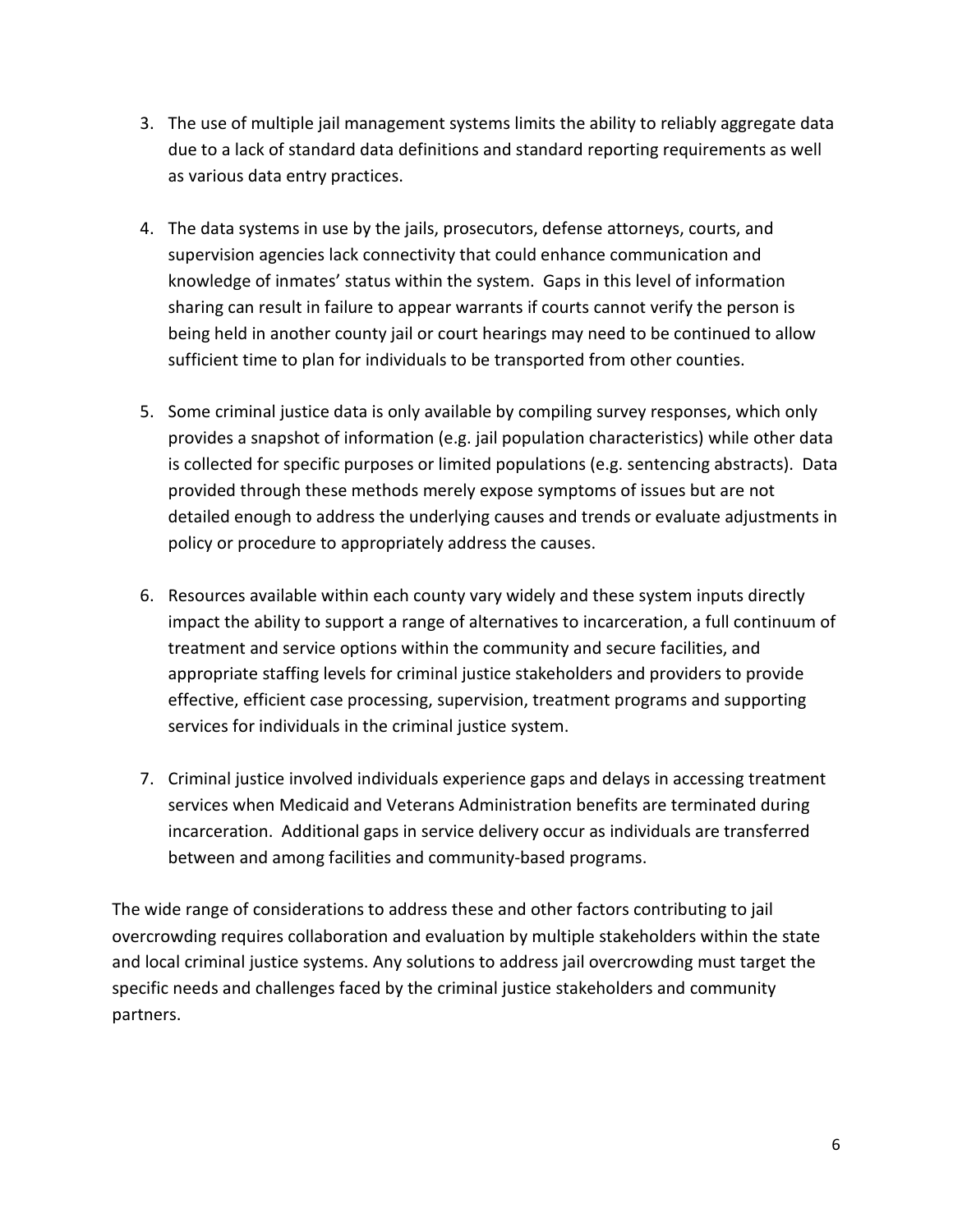#### <span id="page-8-0"></span>Recommendations

The Task Force makes the following recommendations:

- A. Initial Recommendations: The first two recommendations of the Task Force are critical to any subsequent efforts to sustain on-going review and analysis of jail population trends and address need areas:
	- 1. The General Assembly should enact a legislative proposal from the Justice Reinvestment Advisory Council, which is supported by the Evidence Based Decision Making Policy Team, to formally incorporate Evidence Based Decision Making Team and accompanying workgroups into the Justice Reinvestment Advisory Council structure.
	- 2. This Jail Overcrowding Task Force should transition to a workgroup under the Justice Reinvestment Advisory Council to continue evaluating and assessing jail overcrowding and related issues, assist with identifying and implementing evidence based best practices, and providing education and technical assistance to counties.

Implementing these recommendations quickly will provide a structure and framework to establish best practices, conduct system reviews, develop model policies, and provide technical assistance emphasizing the necessary collaboration between state and local stakeholders. These recommendations build upon the current statutory charge for the Justice Reinvestment Advisory Council to review and evaluate local correctional programs (including county jails) and to promote development of incarceration alternatives and recidivism reduction programs. The Justice Reinvestment Advisory Council currently collaborates with the Indiana Evidence Based Decision Making Policy Team, comprised of state and local criminal justice stakeholder representatives, and its workgroups.

B. Short-term and Long-term Recommendations: This section of recommendations is organized within broad categories and labeled as short-term (items which can be completed within a one to two-year timeframe) and long-term (items that address more complex system issues, which require on-going strategies or cannot be completed in a two-year timeframe) to aid in prioritizing action by state and local stakeholders and informing policy decisions and funding. The Task Force agrees to the following: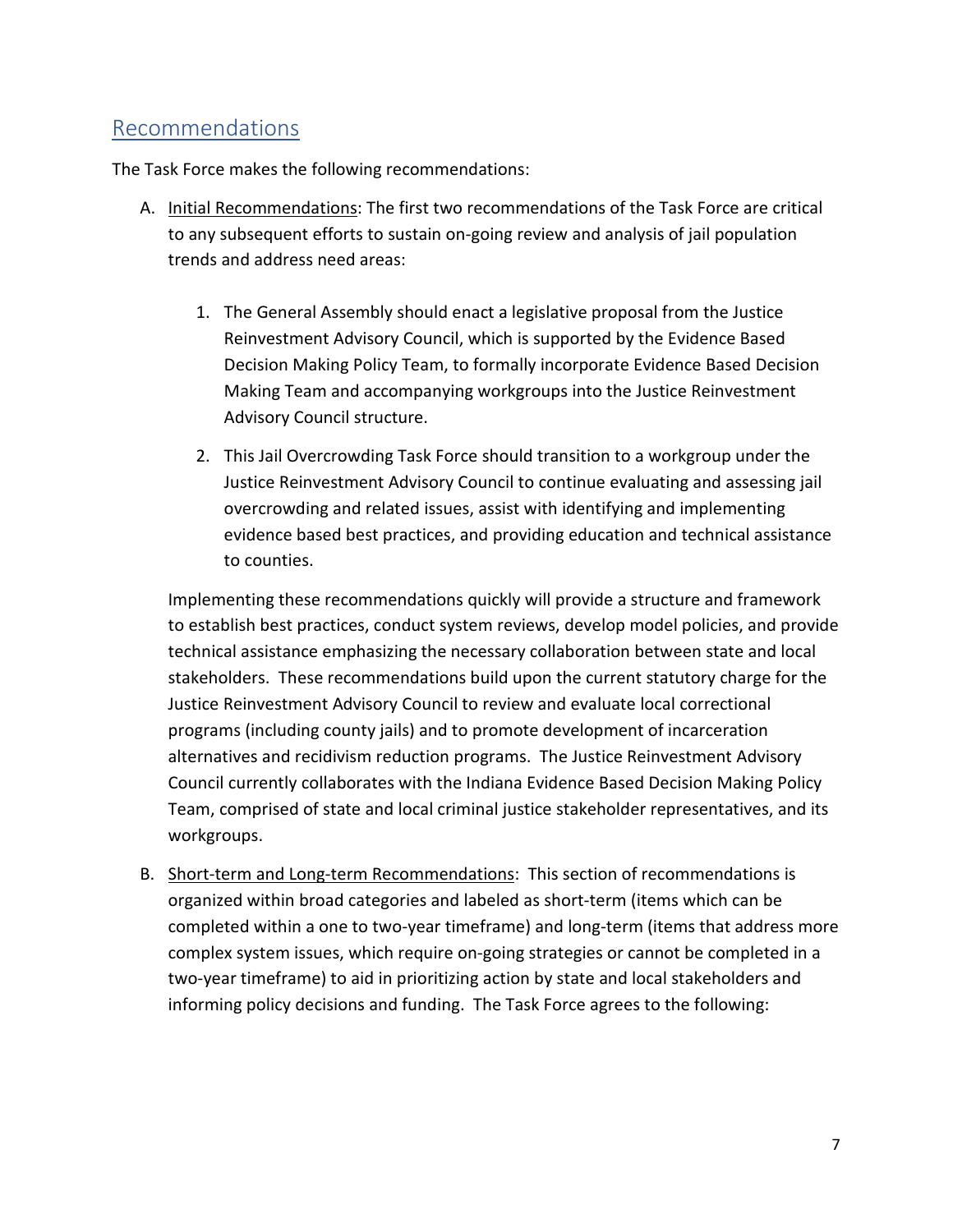- 1. Data and Evaluation:
	- i. Short-term
		- 1. The Indiana Department of Correction, in partnership with the Indiana Criminal Justice Institute, should continue with the RFP process for enhancing a unified, statewide victim notification system for use by all Indiana Sheriffs' Departments and Department of Correction. Expanding on this effort, all jails should be required to provide clearly defined, specific, real time data relevant to the jail population. Real time jail data should be communicated via interfaces with the Odyssey Court Case Management System, the Indiana Prosecutor Case Management System, the Public Defender Information System, the Supervised Release System used by community supervision agencies, and the Department of Correction.
	- ii. Long-term
		- 1. Criminal justice stakeholders should use this statewide jail data system as a component for measuring recidivism and conducting research and evaluation on key performance measures and program outcomes.

Implementing these recommendations will increase communication among stakeholders regarding a person's jail status, improve the ability to aggregate information on the jail population to identify trends and problems that contribute to jail overcrowding, allow for more accurately measuring recidivism, and conducting on-going research and evaluation of key performance measures and program outcomes.

- 2. Behavioral Health treatment, programs, and services:
	- i. Short-term
		- 1. The General Assembly should consider pursuing legislation to amend the criteria for termination of Medicaid upon incarceration.
		- 2. Sheriffs, the Indiana Department of Correction, community supervision staff and treatment providers should guide and assist individuals leaving incarceration in completing and submitting Medicaid benefit applications. For example, the use of a community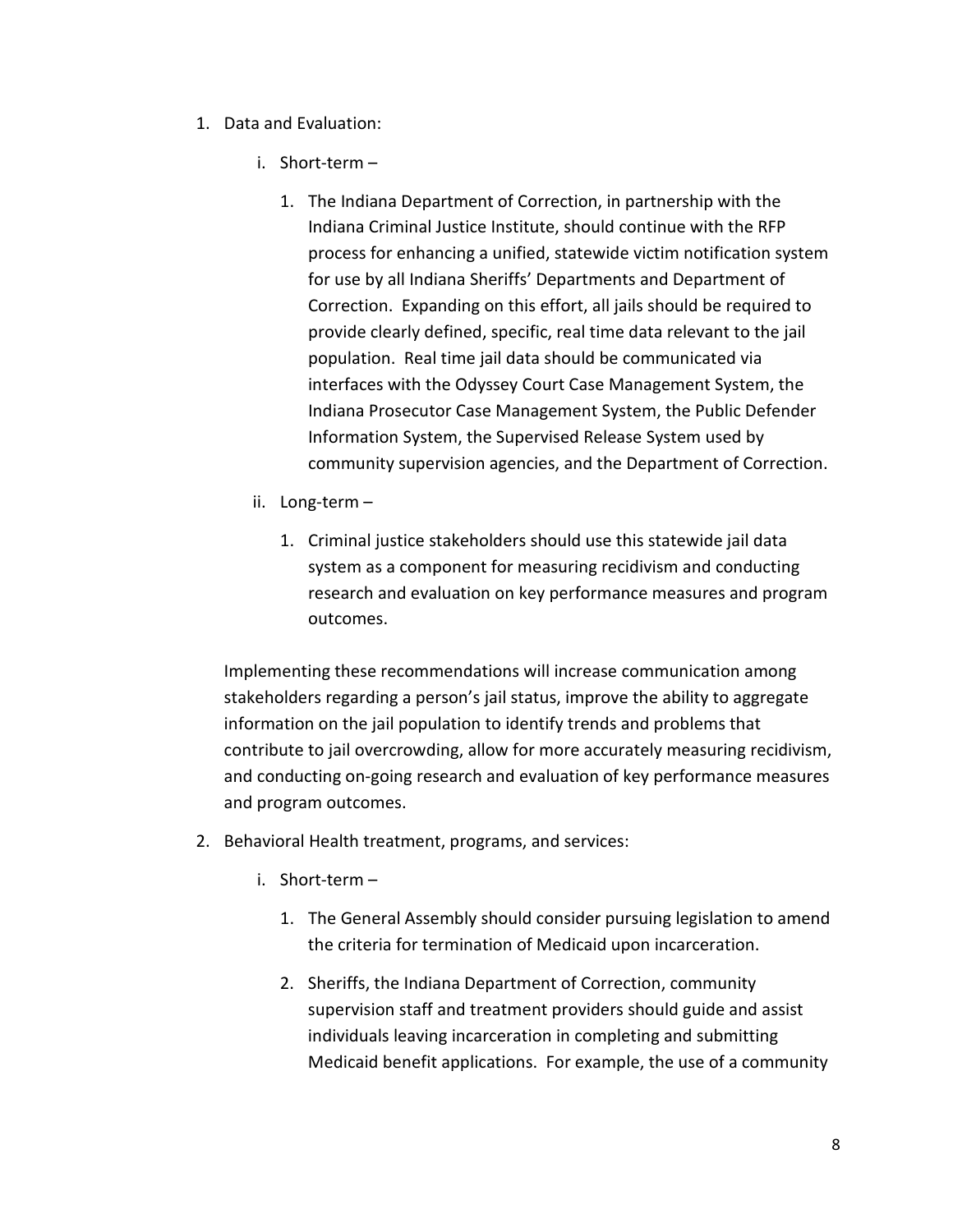corrections case manager in the Porter County jail connects the inmate with assistance in preparing for reentry.

- ii. Long-term
	- 1. The Division of Mental Health and Addiction, Community Mental Health Centers and local treatment providers should continue to expand access to evidence based treatment services along the continuum of the criminal justice system, including the full range of medication assisted treatment (MAT), within the community, jails, and Department of Correction. All treatment programs should have established eligibility criteria to guide placement decisions, so individuals are receiving the proper services without solely relying on secure settings for service delivery. For example, crisis centers should be available within local communities to help stabilize individuals in acute crisis and connecting them to appropriate resources. Currently, Boone, Tippecanoe, and Vigo Counties are implementing jail treatment services in partnership with the Division of Menth Health and Addiction.
	- 2. The Division of Mental Health and Addiction, Community Mental Health Centers and local treatment providers should continue to increase access and improve processes for providing behavioral health services to individuals, including those diagnosed with severe mental illness (schizophrenia, bipolar disorder, and major depression), severe substance use disorders, and those who lack competency. For example, Marion County Mental Health Court has two full time recovery coaches to connect clients with different organizations and systems using a recovery-oriented model. The investigator for the Tippecanoe County Public Defender's Office reviews cases to identify individuals with mental health needs and coordinates with jail staff, jail medical team, and mental health service providers to address individual needs.
	- 3. Sheriffs, the Indiana Department of Correction, the Division of Mental Health and Addiction, community supervision agencies, and treatment providers should establish partnerships and develop procedures to coordinate an individual's access to behavioral health treatment programs and services along the continuum of the justice system. A case manager from community corrections is embedded in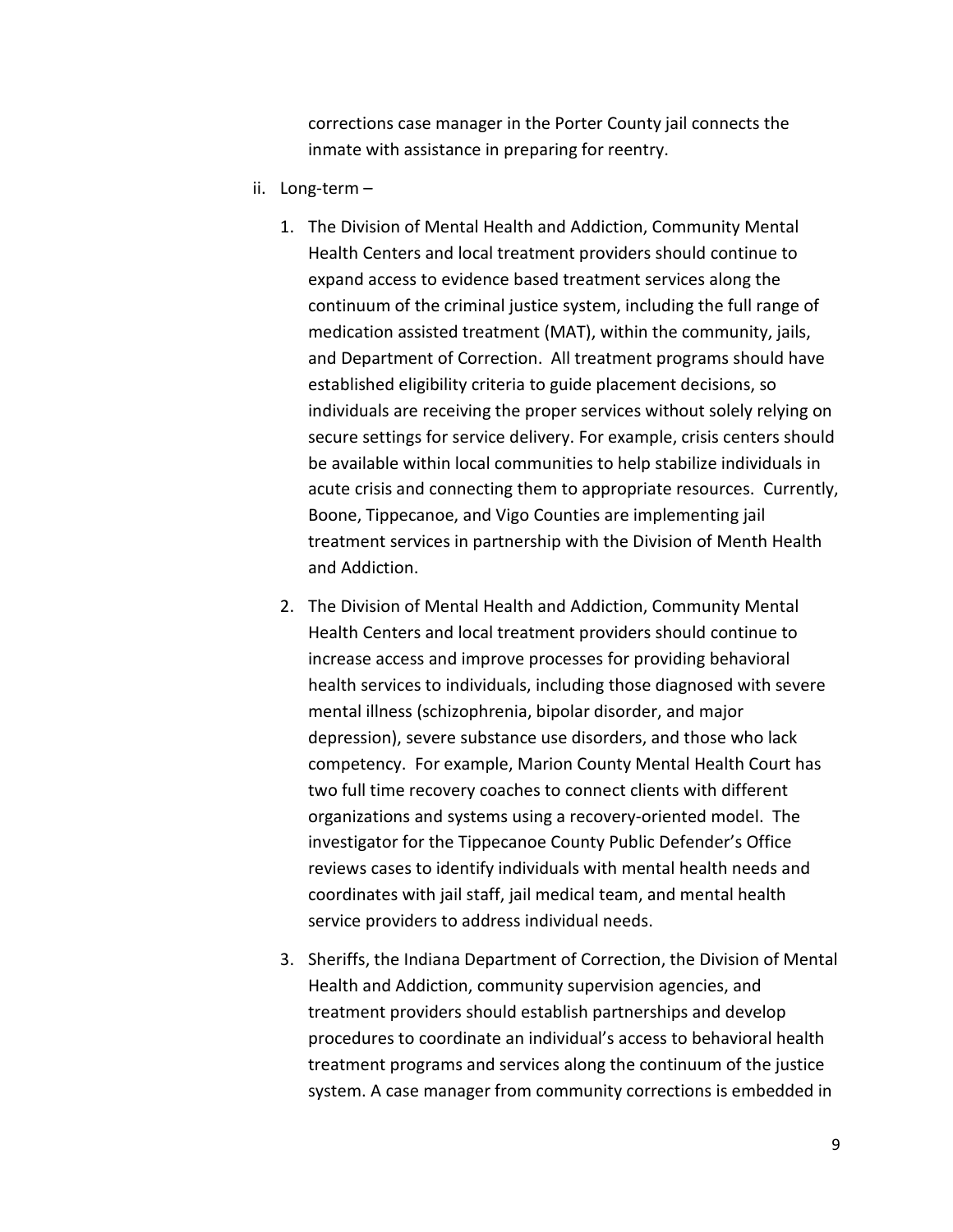the Porter County jail to provide case management and connect the person with community supervision and provider services. Also, Grant County uses a jail re-entry coordinator to identify individuals for community-based programs.

Implementing these recommendations will decrease the delay for individuals to receive treatment services to address their behavioral health needs, allow individuals to receive clinically appropriate services regardless of their criminal justice placement or status, and create a more seamless transition between services within facilities and community-based services for individual as they move through the criminal justice system.

- 3. Case Processing:
	- i. Short-term
		- 1. Criminal Justice stakeholders should reduce reliance on arrest warrants for non-violent offenders, both pretrial and post-conviction, by developing cite and release procedures, using release matrices, and implementing strategies to prevent failures to appear such as text notification reminders. The Evidence Based Decision Making Policy Team and its Pretrial Workgroup have published a best practice [manual for pretrial release](https://www.in.gov/judiciary/iocs/files/pretrial-work-group-practices-manual.pdf) and supervision decisions discussing release matrices and text notification reminders. Eleven pilot sites have been working to implement these practices, which can inform the work in other counties. As of November 25, 2019, 55 counties already use [text notification reminders](https://www.in.gov/judiciary/admin/3633.htm) for court hearings. Also see, the Justice Reinvestment Advisory Council's Pretrial Report.
		- 2. Prosecutors should expand prosecutor diversion programs and support pilot programs that include providing treatment services as a main component. Currently, the Indiana Prosecuting Attorneys Council and the Evidence Based Decision Making Risk Reduction Workgroup is developing framework for felony diversion programs to prepare for future pilot activities.
	- ii. Long-term
		- 1. Criminal Justice stakeholders should support making public defenders available at initial hearings to aid in release decisions while considering funding and training resources. The pretrial pilot sites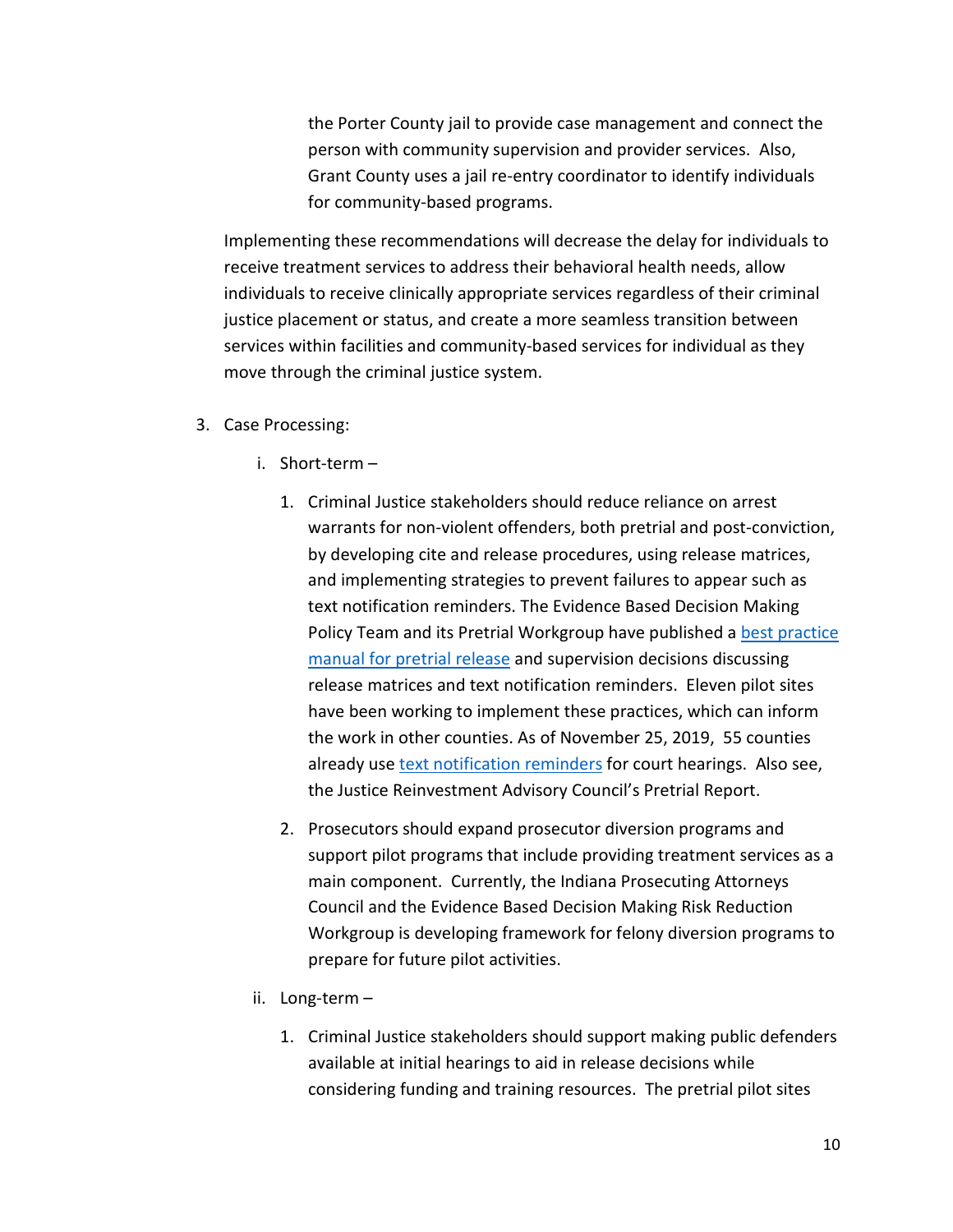can serve as examples for ensuring public defense attorneys for initial hearings.

2. Criminal Justice stakeholders should develop procedures to divert severely mentally ill individuals away from the criminal justice system through early mental health screenings and assessments.

Implementing these recommendations will allow for more informed release decisions, reduce opportunities for indigent individuals to be held pretrial solely based on the inability to pay bond, allow non-violent offenders to maintain their connections to the community (e.g. employment, housing, etc.), reduce instances for failures to appear, expand diversion opportunities so individuals can engage in services for those within the criminal justice system as well as those who can be treated without criminal justice involvement.

- 4. Community Supervision:
	- i. Short-term
		- 1. Criminal justice stakeholders should expand Indiana's pretrial reform initiative to include the use of assessments and evidence based pretrial supervision practices. The Task Force also endorses the Justice Reinvestment Advisory Council's Pretrial Report prepared pursuant to Section 14 of House Enrolled Act 1065; P.L. 239-2019. For additional information, see the Pretrial Release materials on-line, including the Evidence Based Decision Making Pretrial Workgroup's [best practices manual.](https://www.in.gov/judiciary/iocs/files/pretrial-work-group-practices-manual.pdf)
		- 2. Criminal Justice stakeholders should expand and enhance use of graduated incentives and sanctions to address offender behavior while on community supervision, including a range of sanctions that incorporates the use of the continuum of supervisions programs while maintaining focus on necessary therapeutic adjustments. For example, problem solving court eligibility criteria can include individuals in violation status of other community supervision programs to provide increased case management services while incorporating therapeutic responses. The Evidence Based Decision Making Risk Reduction Workgroup, in cooperation with the Indiana Office of Court Services, is working with nine counties to provide technical assistance to implement the Indiana Minimum Standards [for Probation Incentives and Administrative Sanctions Programs](https://www.in.gov/judiciary/probation/files/prob-standards-incentives.pdf)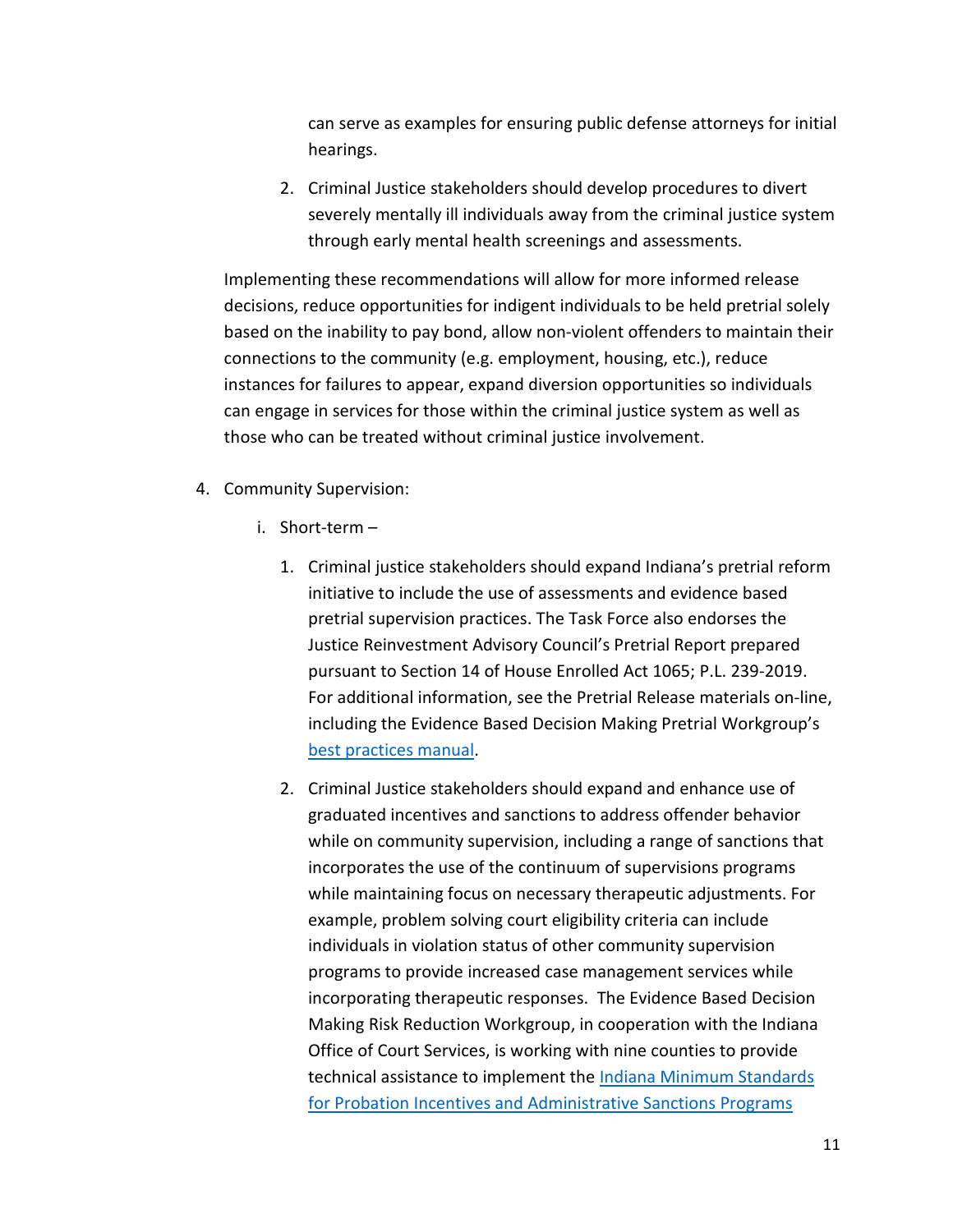adopted on May 1, 2019. Examples of counties using these best practices include Bartholomew, Hamilton, Lawrence, Wabash, and Wayne counties.

- ii. Long-term
	- 1. Criminal justice stakeholders should expand the availability and capacity of alternatives to incarceration (e.g. problem-solving courts, probation and community corrections, etc.), and the use of evidence based treatment services within the community to reduce reliance on incarceration. Examples of counties with multiple problem-solving courts include Allen, Bartholomew, Delaware, Grant, Hamilton, Marion, Madison, Monroe, Porter, Vanderburgh, and Wabash.

Implementing these recommendations will enable counties to make more informed pretrial release and supervision decisions, allow community supervision agencies to further implement incentives and sanctions to promote behavior change with accountability, increase capacity for individuals to be supervised and receive treatment resources in the community. Examples of counties that have implemented or are expanding implementation of Evidence based practices within community supervision include Allen, Bartholomew, Grant, Hamilton, Hendricks, Monroe, Morgan, Porter, Rush, Vigo, Wabash, and Wayne.

#### 5. Resources:

- i. Short-term
	- 1. The General Assembly should review and study local tax resources, including but not limited to the local jail income tax under IC 6-3.6-6- 2.7, and public safety income tax under IC 6-3.6-6-8 to provide additional flexibility to local fiscal bodies so resources can be allocated to address local criminal justice system needs.
	- 2. The General Assembly should appropriate additional funding for the misdemeanor Recovery Works pilot project authorized in IC 12-23-19- 2(d).
	- 3. Criminal justice stakeholders should support an increase in community supervision staffing levels to promote risk and needs based community supervision practices. This would include providing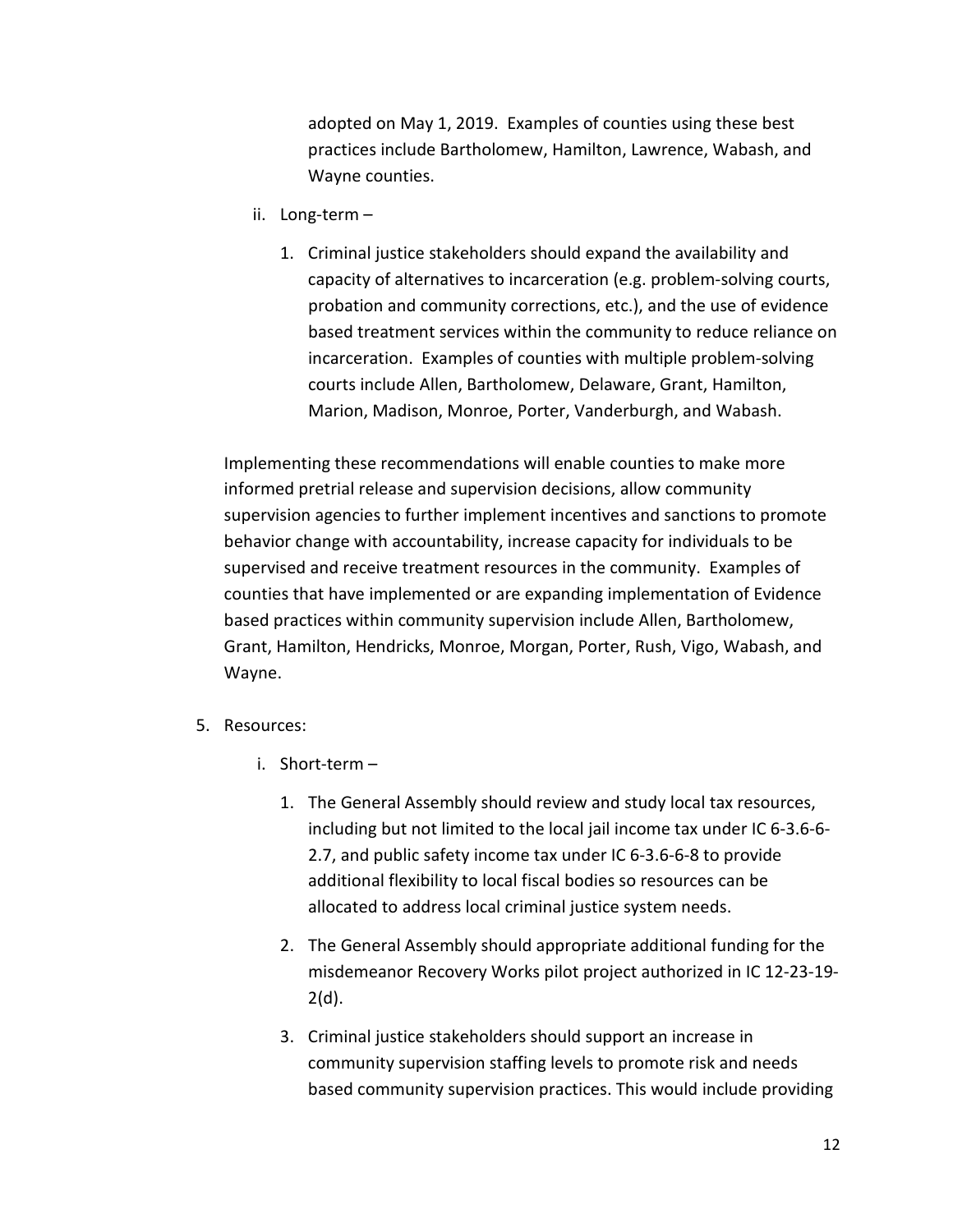additional resources to the Indiana Department of Correction for the Community Corrections and HEA 1006 grants. Additional staffing will reduce community supervision officer caseload sizes, adding capacity for community supervision agencies to supervise additional Level 6 offenders and other offender populations within the community.

- 4. The General Assembly should review the reimbursement for felons held within county jails.
- ii. Long-term
	- 1. Criminal justice stakeholders should assess and evaluate the need for resources to support the criminal justice system to efficiently and effectively carryout the purposes of the system. The system needs appropriate resources and capacity to properly address working with individuals engaged in the criminal justice system. Capacity assessments would include jails, prosecutors, public defense, courts, community supervision, jails, and behavior health services available along the continuum of the system.
	- 2. Each stakeholder group should develop and implement a framework to identify where additional resources are necessary to balance workload and key performance measures to evaluate system outcomes. These tools could aid in acquiring the appropriate resources to achieve these outcome measures.

Implementing these recommendations could provide local flexibility in allocating existing revenues to address broader criminal justice needs, increase access to services and treatment, and expand community supervision capacity while allowing for more effective and meaningful supervision.

The above listed recommendations are designed to assist the state and all Indiana counties with addressing the jail population and implementing strategies for reducing recidivism with evidence-based programs and services. The Task Force did not exclude recommendations based solely on fiscal impacts. The Task Force acknowledges implementing these recommendations will involve more detailed analysis and review of fiscal resources to implement sound strategies and solutions targeted to address jail overcrowding and expand access to evidence-based programs and services throughout the criminal justice system to reduce recidivism.